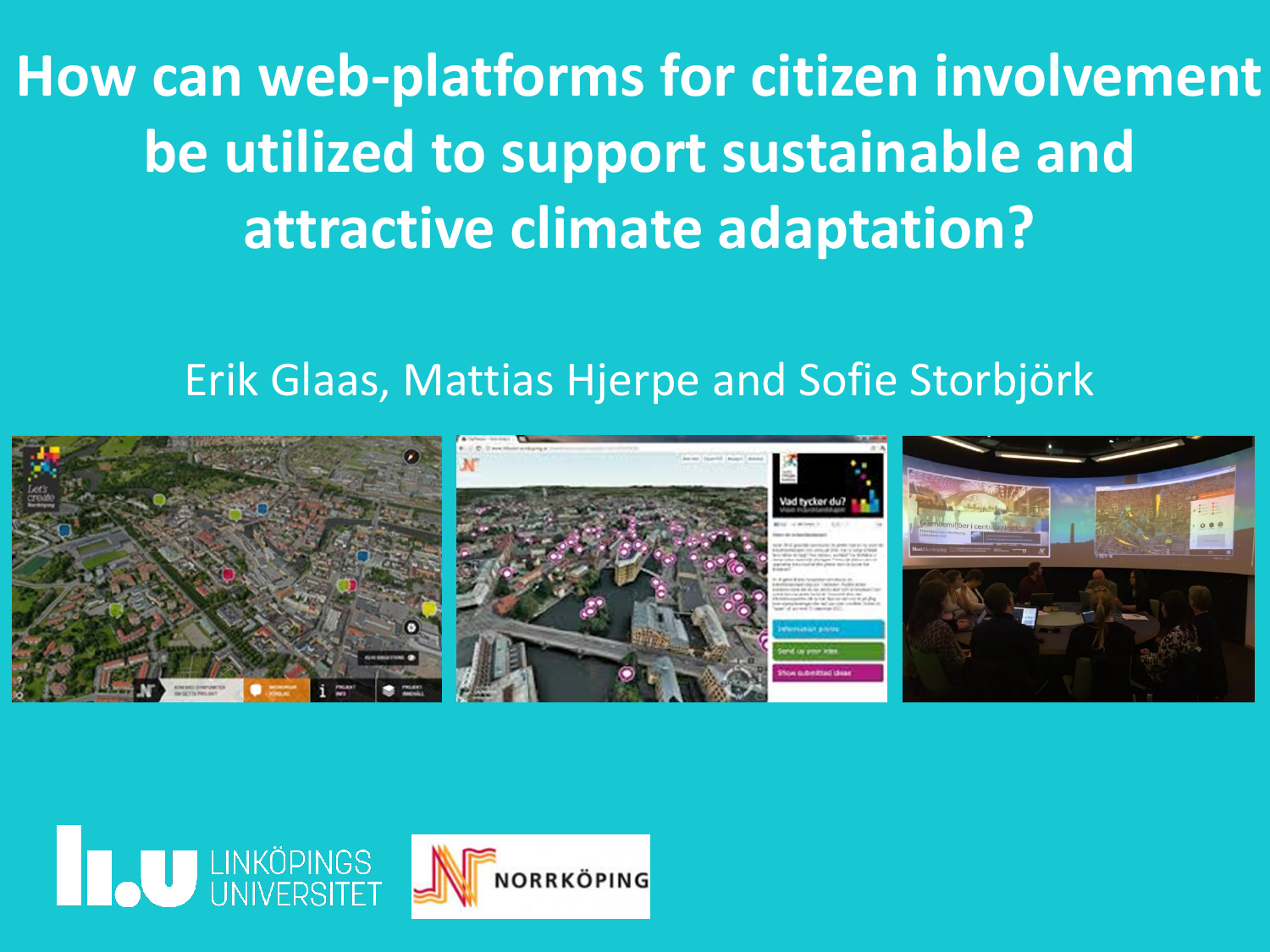# **Background**

- Studies have shown that citizen participation in planning is often not effective and that methods used (e.g. hearings) is ill-adapted
	- Low spread in who participates
	- Hard and time-consuming for planners to use collected inputs
	- Low level of transparency (of inputs and how they are used)
	- Not open for discussion
	- Used too late in the planning process which makes planners defend rather than discuss plans



• Thus; the amount of Online Participatory Tools (OPTs) for citizen participation has increased during the last years

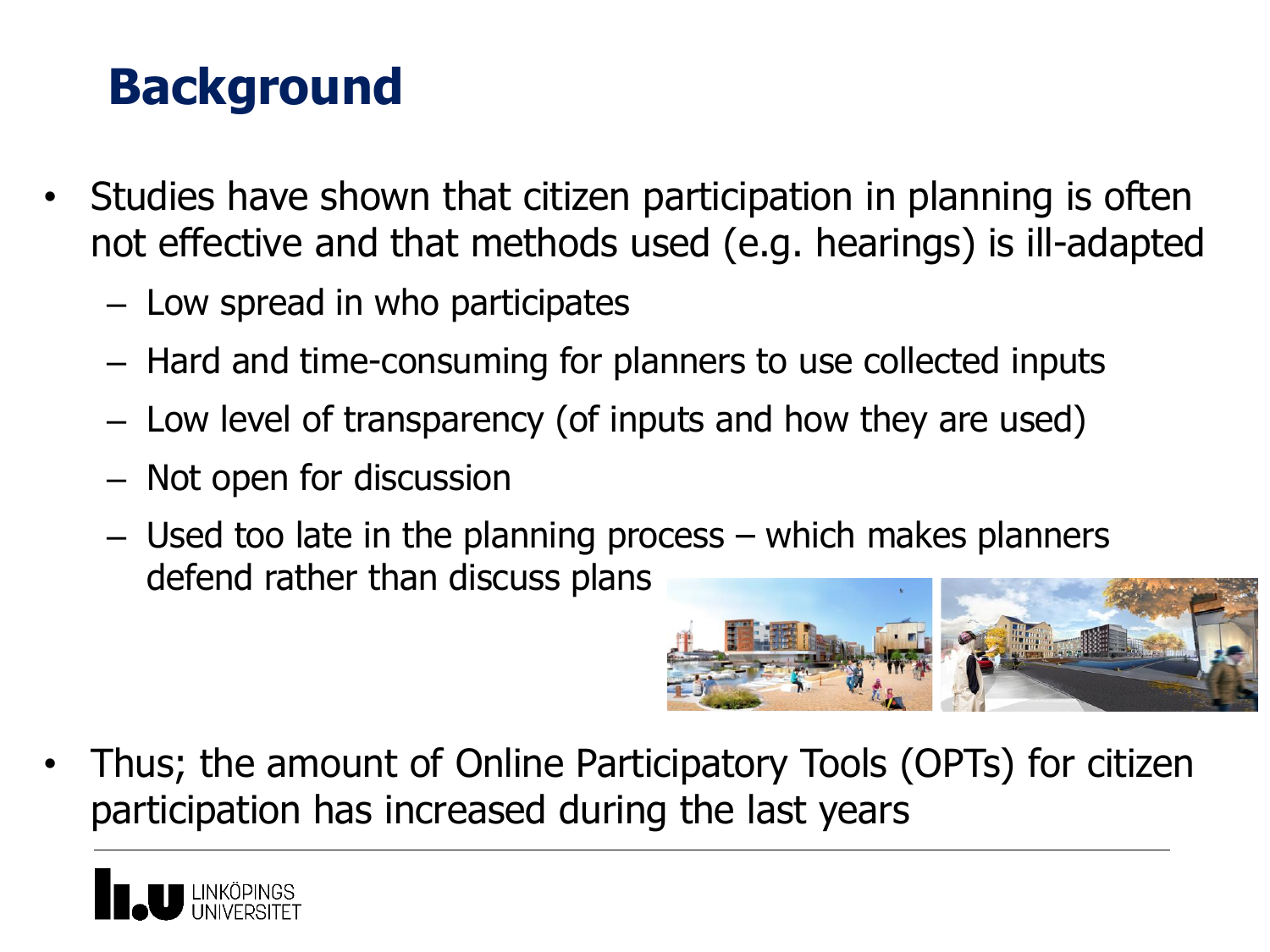## **Types of OPTs**

**TYPE** 



**INFORMATION FLOW** 

• Ertiö T-P. (2015) Participatory Apps for Urban Planning—Space for Improvement, Planning Practice & Research, 30:3, 303-321, DOI: 10.1080/02697459.2015.1052942

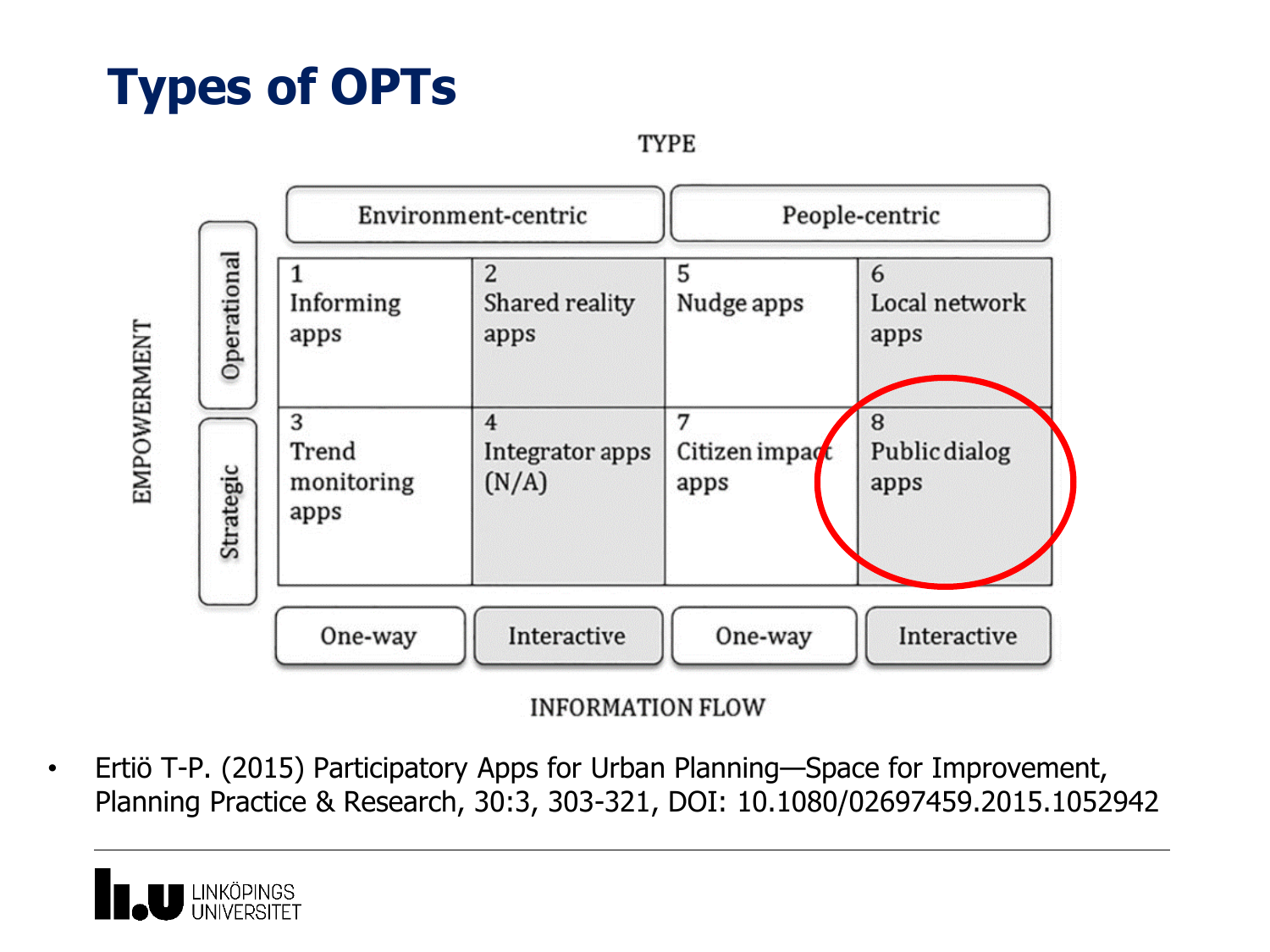

- Assess how ten applications of the OPT CityPlanner effect the normative, substantive and instrumental values of citizen participatory planning in Swedish cities
- discuss the pros and cons of using OPTs in strategic planning



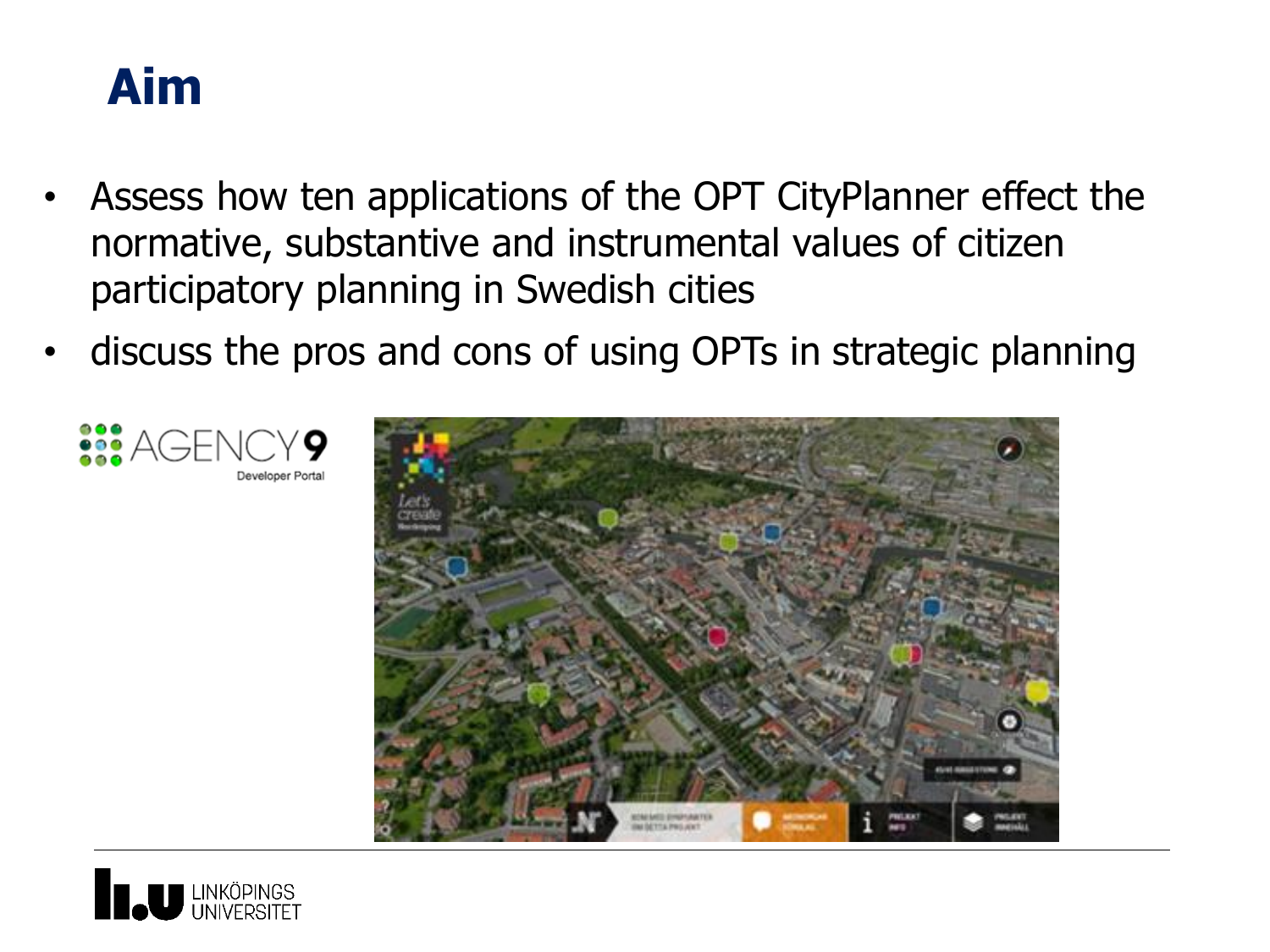#### **Do the OPT generate more citizen suggestions?**

| Application                           | Number of<br>proposals via<br>the OPT | Number of<br>proposals via<br>conventional<br>methods* | Share of<br>proposals<br>submitted by<br>women | number of<br>comments/pr<br>proposal |
|---------------------------------------|---------------------------------------|--------------------------------------------------------|------------------------------------------------|--------------------------------------|
| Avesta-Krylbo                         | 74                                    | 44                                                     | 24%                                            | 1.1                                  |
| Koppardalen/Avesta                    | 17                                    | $\overline{2}$                                         | 41%                                            | 3.0                                  |
| Fagersta                              | 66                                    | 48                                                     | 15%                                            | 3.6                                  |
| Årummet/Falun                         | 226                                   | 29                                                     | 62%                                            | 3.0                                  |
| Urban Vision/Norrköping               | 162                                   | 23                                                     | 44%                                            | 3.1                                  |
| Trädgårdsstaden<br>Hageby/Norrköping  | 150                                   | 5                                                      | 58%                                            |                                      |
| Framtidens resor/Norrköping           | 25                                    | 8                                                      | 23%                                            | 0.8                                  |
| Sociotopkarta/Norrköping              | 58                                    | $\overline{0}$                                         | 69%                                            |                                      |
| Kolkajen/Stockholm                    | 209                                   | 20                                                     | 27%                                            | 3.9                                  |
| <b>Vision</b>                         | 367                                   | 23                                                     | 28%                                            |                                      |
| Industrilandskapet/Norrköping         |                                       |                                                        |                                                |                                      |
| median: 112<br>All applications       | median: 21.5                          | Median: 42%                                            | Median: 3.0                                    |                                      |
| <del>LINKOPINGS<br/>UNIVERSITET</del> |                                       |                                                        |                                                |                                      |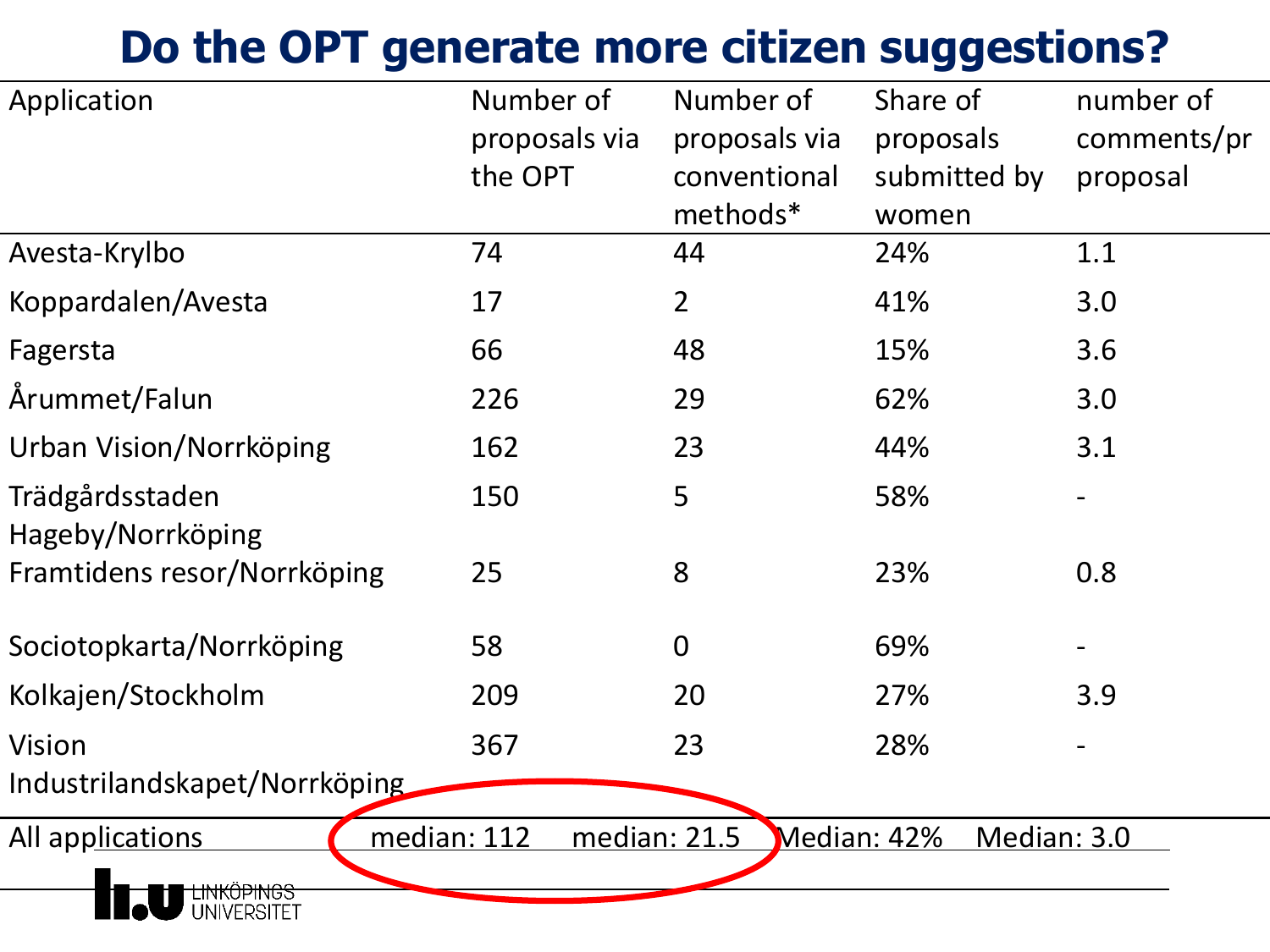## **Can we see a bigger spread among participants?**

| Application                           | Number of<br>proposals via<br>the OPT | Number of<br>proposals via<br>conventional<br>methods* | Share of<br>proposals<br>submitted by<br>women | number of<br>comments/pr<br>proposal |
|---------------------------------------|---------------------------------------|--------------------------------------------------------|------------------------------------------------|--------------------------------------|
| Avesta-Krylbo                         | 74                                    | 44                                                     | 24%                                            | 1.1                                  |
| Koppardalen/Avesta                    | 17                                    | $\overline{2}$                                         | 41%                                            | 3.0                                  |
| Fagersta                              | 66                                    | 48                                                     | 15%                                            | 3.6                                  |
| Årummet/Falun                         | 226                                   | 29                                                     | 62%                                            | 3.0                                  |
| Urban Vision/Norrköping               | 162                                   | 23                                                     | 44%                                            | 3.1                                  |
| Trädgårdsstaden<br>Hageby/Norrköping  | 150                                   | 5                                                      | 58%                                            |                                      |
| Framtidens resor/Norrköping           | 25                                    | 8                                                      | 23%                                            | 0.8                                  |
| Sociotopkarta/Norrköping              | 58                                    | $\mathbf 0$                                            | 69%                                            |                                      |
| Kolkajen/Stockholm                    | 209                                   | 20                                                     | 27%                                            | 3.9                                  |
| <b>Vision</b>                         | 367                                   | 23                                                     | 28%                                            |                                      |
| Industrilandskapet/Norrköping         |                                       |                                                        |                                                |                                      |
| All applications                      | median: 112                           | median: 21.5                                           | Median: 42%                                    | Nedian: 3.0                          |
| <del>LINKUPINGS<br/>UNIVERSITET</del> |                                       |                                                        |                                                |                                      |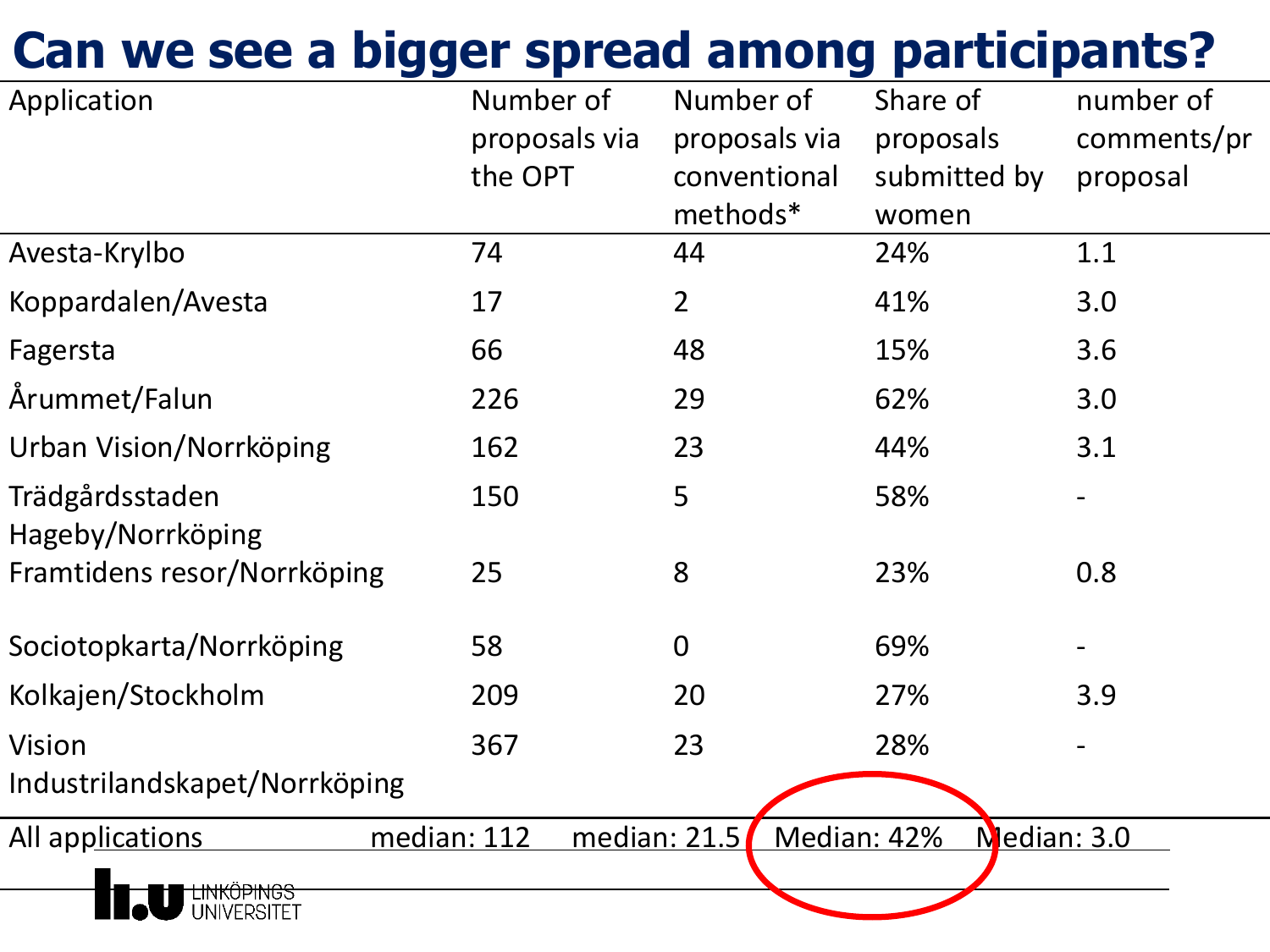## **Do people comments on each others comments?**

| Application                            | Number of<br>the OPT | Number of<br>proposals via<br>methods* | Share of<br>proposals via<br>proposals<br>conventional<br>women | number of<br>comments/pr<br>submitted by<br>proposal |
|----------------------------------------|----------------------|----------------------------------------|-----------------------------------------------------------------|------------------------------------------------------|
| Avesta-Krylbo                          | 74                   | 44                                     | 24%                                                             | 1.1                                                  |
| Koppardalen/Avesta                     | 17                   | $\overline{2}$                         | 41%                                                             | 3.0                                                  |
| Fagersta                               | 66                   | 48                                     | 15%                                                             | 3.6                                                  |
| Årummet/Falun                          | 226                  | 29                                     | 62%                                                             | 3.0                                                  |
| Urban Vision/Norrköping                | 162                  | 23                                     | 44%                                                             | 3.1                                                  |
| Trädgårdsstaden<br>Hageby/Norrköping   | 150                  | 5                                      | 58%                                                             |                                                      |
| Framtidens resor/Norrköping            | 25                   | 8                                      | 23%                                                             | 0.8                                                  |
| Sociotopkarta/Norrköping               | 58                   | $\overline{0}$                         | 69%                                                             |                                                      |
| Kolkajen/Stockholm                     | 209                  | 20                                     | 27%                                                             | 3.9                                                  |
| Vision                                 | 367                  | 23                                     | 28%                                                             |                                                      |
| Industrilandskapet/Norrköping          |                      |                                        |                                                                 |                                                      |
| All applications<br><b>UNIVERSITET</b> | median: 112          | median: 21.5                           | Median: 42%                                                     | Median: 3.0                                          |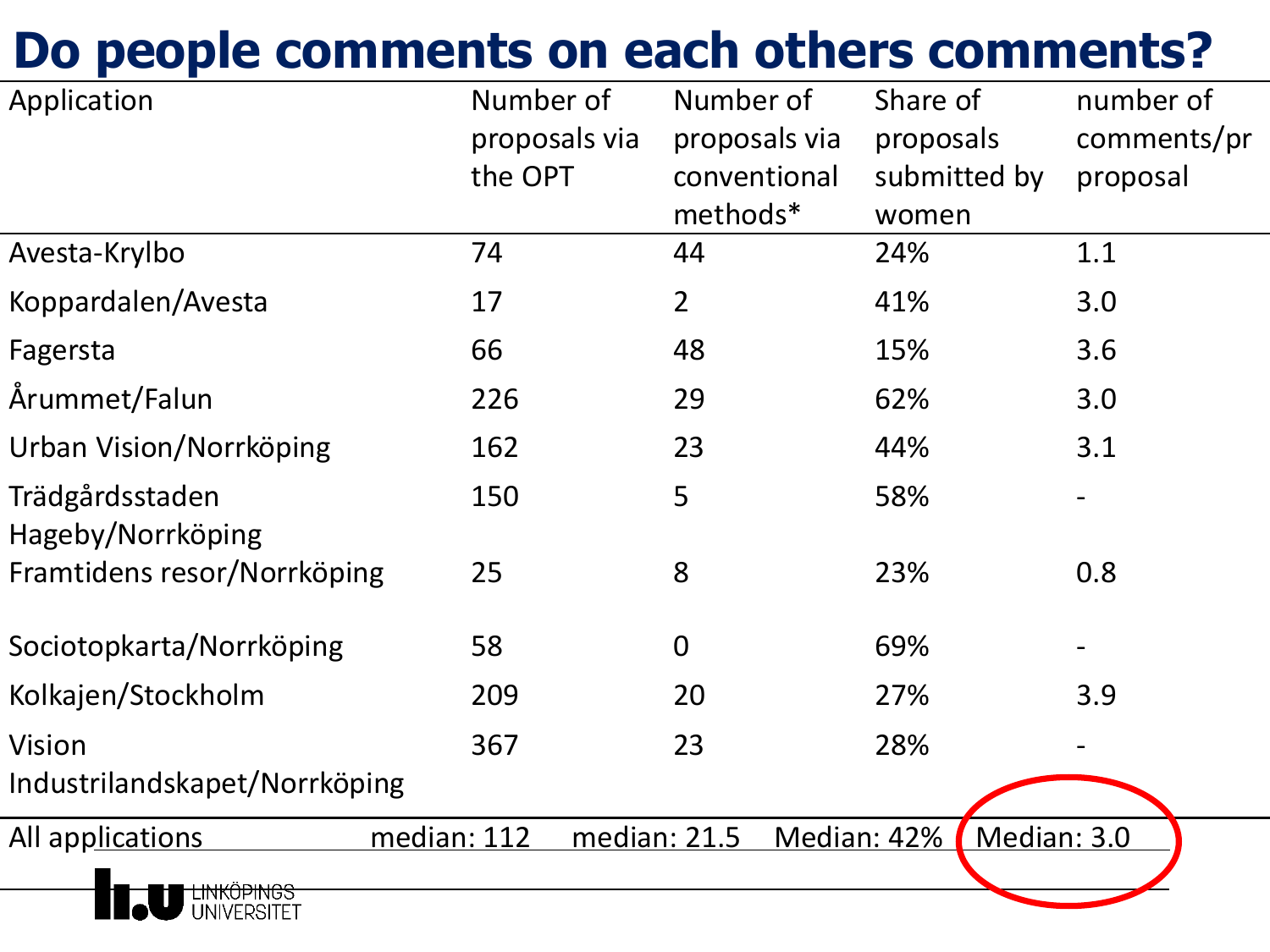#### **What topics are discussed?**

#### **Do people add constructive comments?**

| <b>Proposal concerning:</b>     | <b>All</b> | <b>Proposing something:</b>  |     |
|---------------------------------|------------|------------------------------|-----|
| <b>Traffic and street</b>       | 23%        | New, concrete                | 64% |
| <b>Recreation and culture</b>   | 19%        | New, to be avoided           | 4%  |
| <b>Park and nature</b>          | 13%        | New, unspecified             | 6%  |
| <b>Housing and real estates</b> | 16%        | <b>Current, complemented</b> | 16% |
| <b>Commercial services</b>      | 9%         | <b>Current, maintain</b>     | 5%  |
| <b>Public services</b>          | 4%         | <b>Current, restore</b>      | 1%  |
| <b>Other</b>                    | 16%        | <b>No proposal</b>           | 4%  |

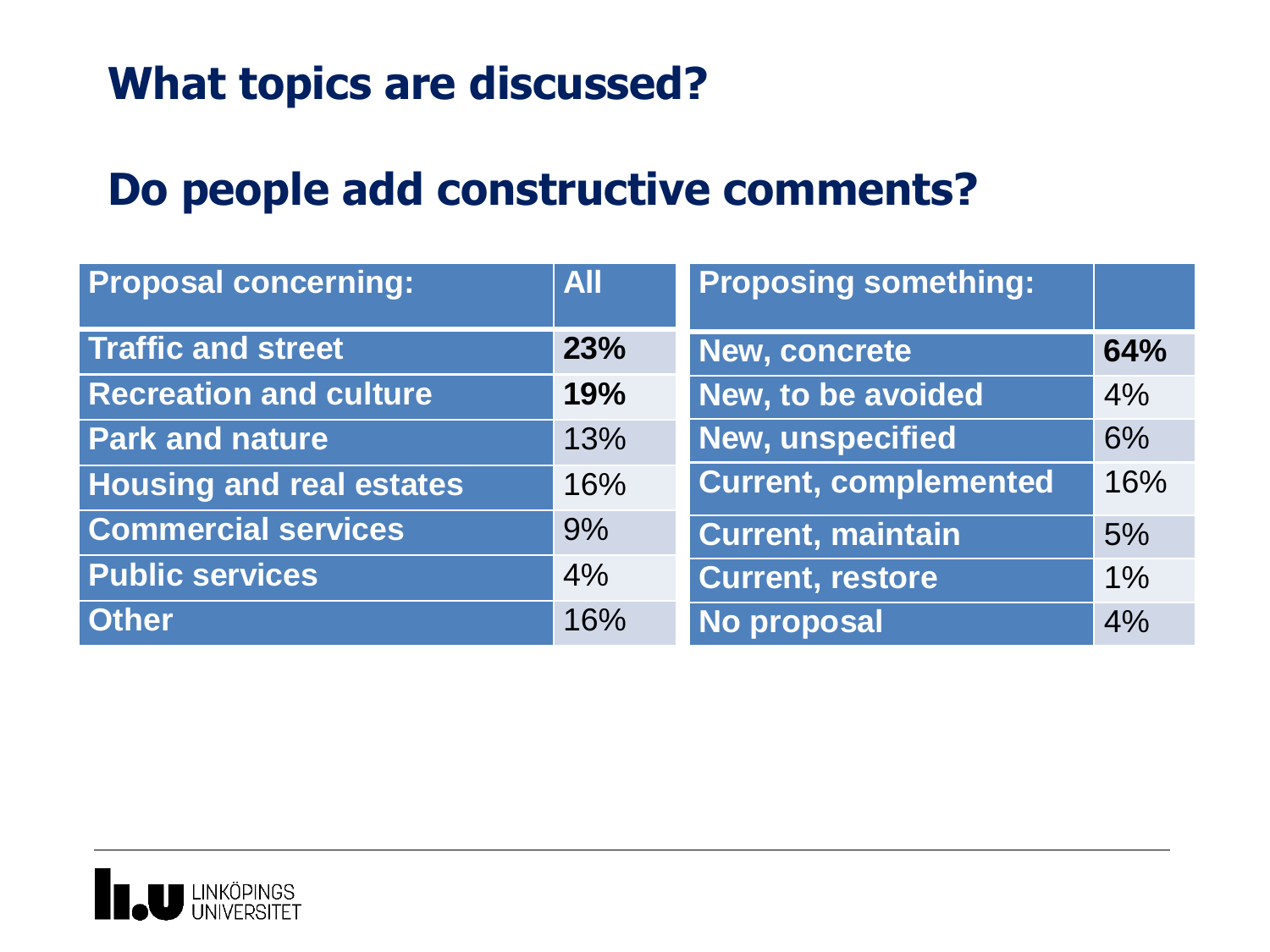#### **Conclusions**

- OPTs appears to have a large potential for improving normative values through:
	- 1. generating more proposals than conventional methods
	- 2. engaging a wider age-range and more even gender distribution
	- 3. increasing the interaction between citizens by facilitating the sharing of ideas on city improvement.
- However; OPTs may risk technical lockouts of e.g. elderly and have (as conventional methods) difficulties attracting younger age groups.
- The majority of proposals included concrete suggestions for how and why to improve a location or urban function
- The OPT do increase transparency (easy to see all added proposals) and do start debate among citizens – open up complexity
- Yet, the OPT lack functions for summarizing comments and reporting back to citizens on how inputs are used